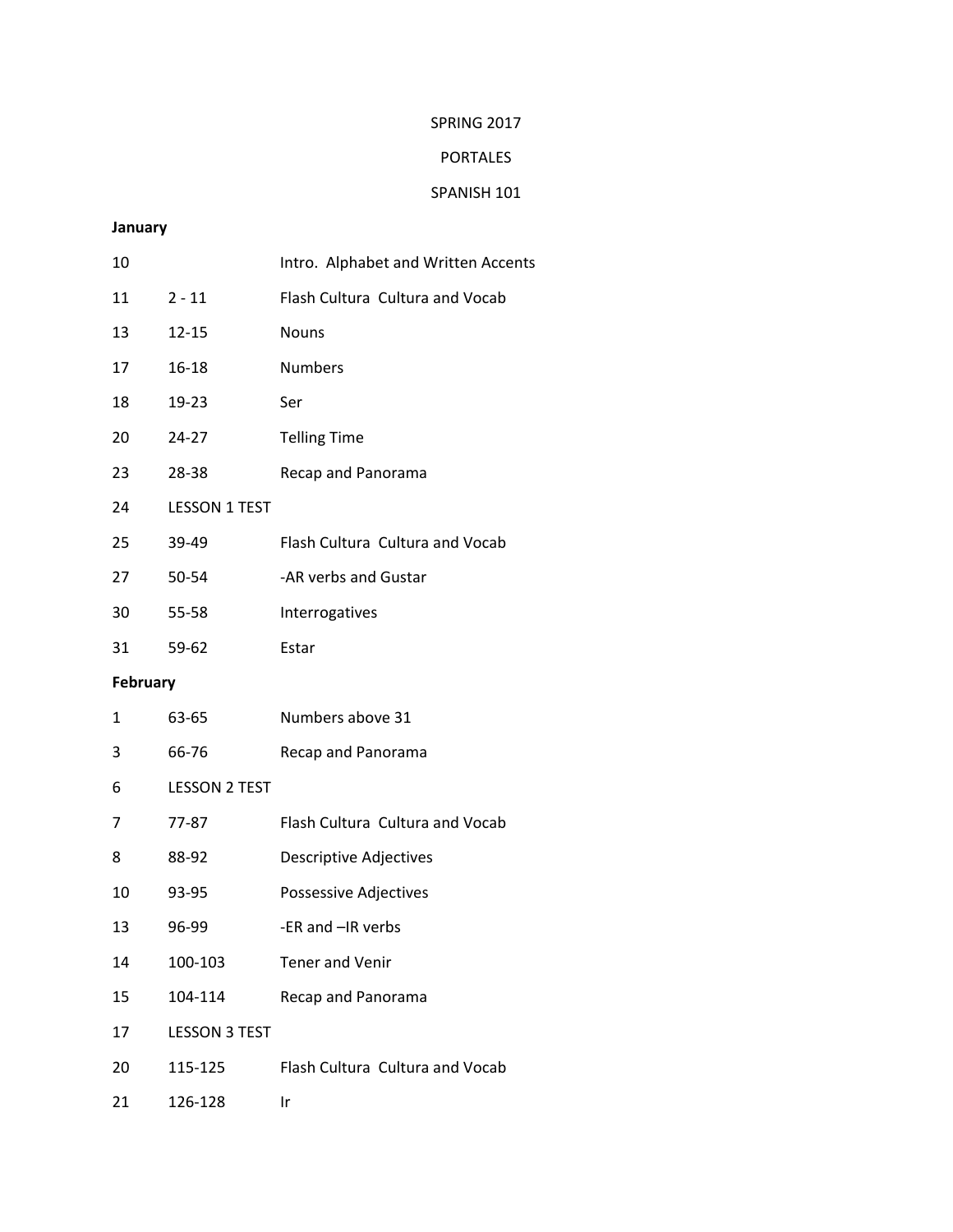| 22           | 129-132              | <b>Stem-Changing Verbs</b>               |
|--------------|----------------------|------------------------------------------|
| 24           | 133-135              | <b>Stem-Changing Verbs</b>               |
| 27           | 136-139              | Irregular Yo Verbs                       |
| 28           | 140-150              | Recap and Panorama                       |
| <b>March</b> |                      |                                          |
| 1            | <b>LESSON 4 TEST</b> |                                          |
| 3            | <b>REVIEW DAY</b>    |                                          |
| 13           | 151-161              | Flash Cultura Cultura and Vocab          |
| 14           | 164-165              | Estar                                    |
| 15           | 166-169              | <b>Present Progressive</b>               |
| 17           | 170-173              | Ser vs Estar                             |
| 20           | 174-177              | <b>Direct Object Pronouns</b>            |
| 21           | 178-188              | Recap and Panorama                       |
| 22           | <b>LESSON 5 TEST</b> |                                          |
| 24           | 189-199              | Flash Cultura Cultura and Vocab          |
| 27           | 200-201              | Saber vs Conocer                         |
| 28           | 202-205              | Indirect Object Pronouns                 |
| 29           | 206-209              | Regular Verbs in the Preterite           |
| 31           |                      | class activities                         |
| <b>April</b> |                      |                                          |
| 3            | 214-224              | Recap and Panorama                       |
| 4            | <b>LESSON 6 TEST</b> |                                          |
| 5            | 225-235              | Flash Cultura Cultura and Vocab          |
| 7            | 236-239              | <b>Reflexive Verbs</b>                   |
| 10           | 240-243              | Indefinite and Negative Words            |
| 11           | 244-249              | Preterite of Ser and Ir and Gustar Verbs |
| 12           | 250-260              | Recap and Panorama                       |
| 18           | <b>LESSON 7 TEST</b> |                                          |
| 19           | 261-274              | Flash Cultura Cultura and Vocab          |